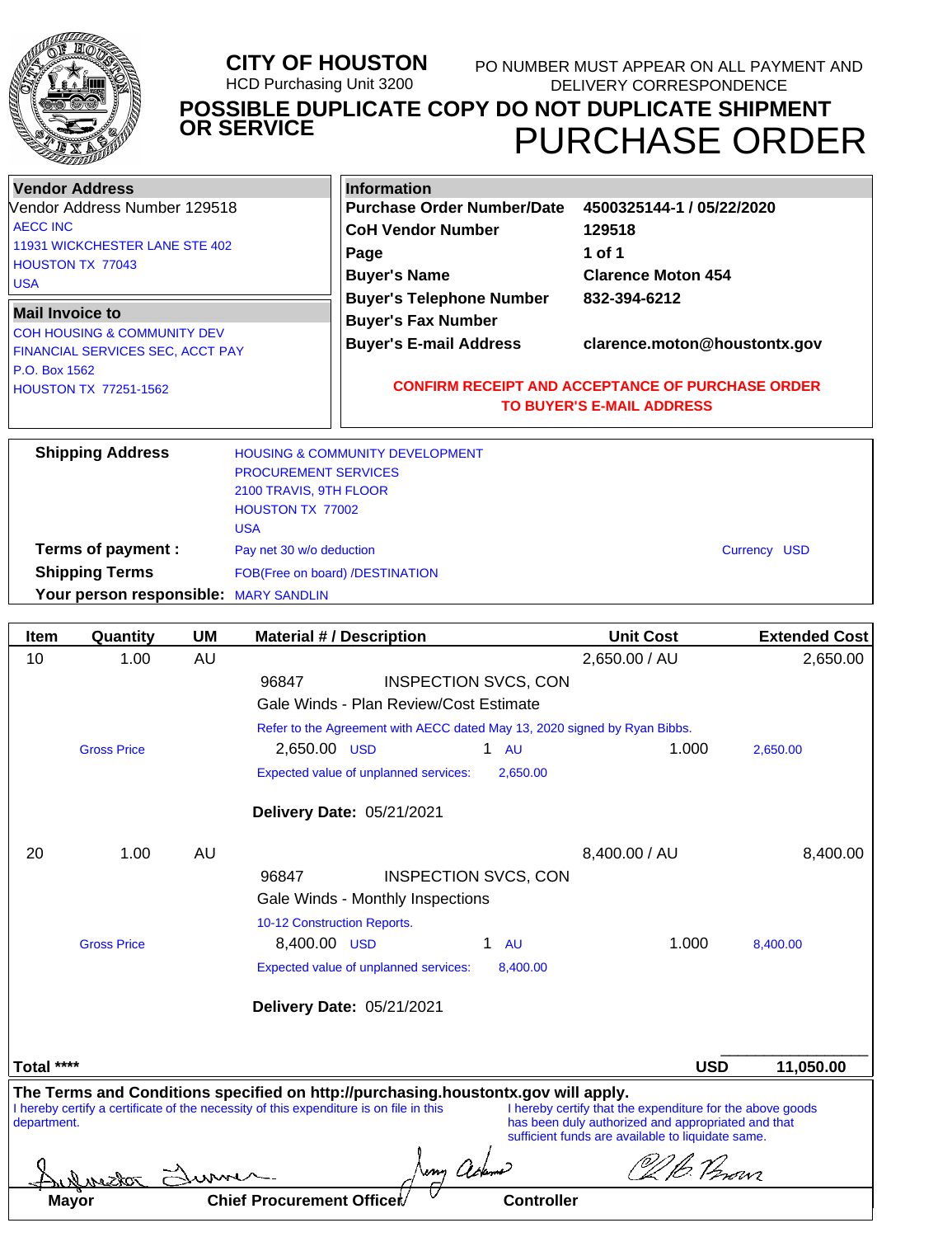

May 13, 2020 Revised

Mr. Ryan Bibbs Multifamily Division Manager City of Houston Housing and Community Development Department 2100 Travis Street Houston, Texas 77002

RE: Gale Winds Apartments 5005 Irving Boulevard Houston, Texas

Dear Ryan:

This letter will serve to confirm and formalize the agreement between City of Houston Housing and Community Development Department and AECC, INC. regarding the consulting services to be performed in connection with the above referenced project. We propose to provide the following services:

#### **I. UNDERSTANDING AND ASSUMPTIONS**

- A. Above referenced multifamily project entails the construction of 18 apartment units containing approximately 5,240 rentable square feet in three, 2-story buildings and a proposed "hard cost" budget of \$1,650,000.
- B. In order to provide the scope of services addressed in Sections II-A (Plan Review/Cost Analysis – Level I) and II-B (Construction Observations) in this agreement, we should be furnished for review and reference the documentation as indicated in attached Exhibit A. Any services not explicitly set forth in II-A or II-B are expressly excluded hereunder.
- C. Access to the project and building areas will be provided along with the names and telephone numbers of the Borrower and Construction contacts in order to provide the necessary documentation and to coordinate the site visits.
- D. Construction personnel, if needed, will be available to accompany us during our site visits and respond to questions, if any, concerning the Applications for Payment and observations made on site.
- E. Our Plan Review/Cost Analysis Level I will be provided to City of Houston Housing and Community Development Department within fifteen (15) business days from receipt of the documents listed in Exhibit A.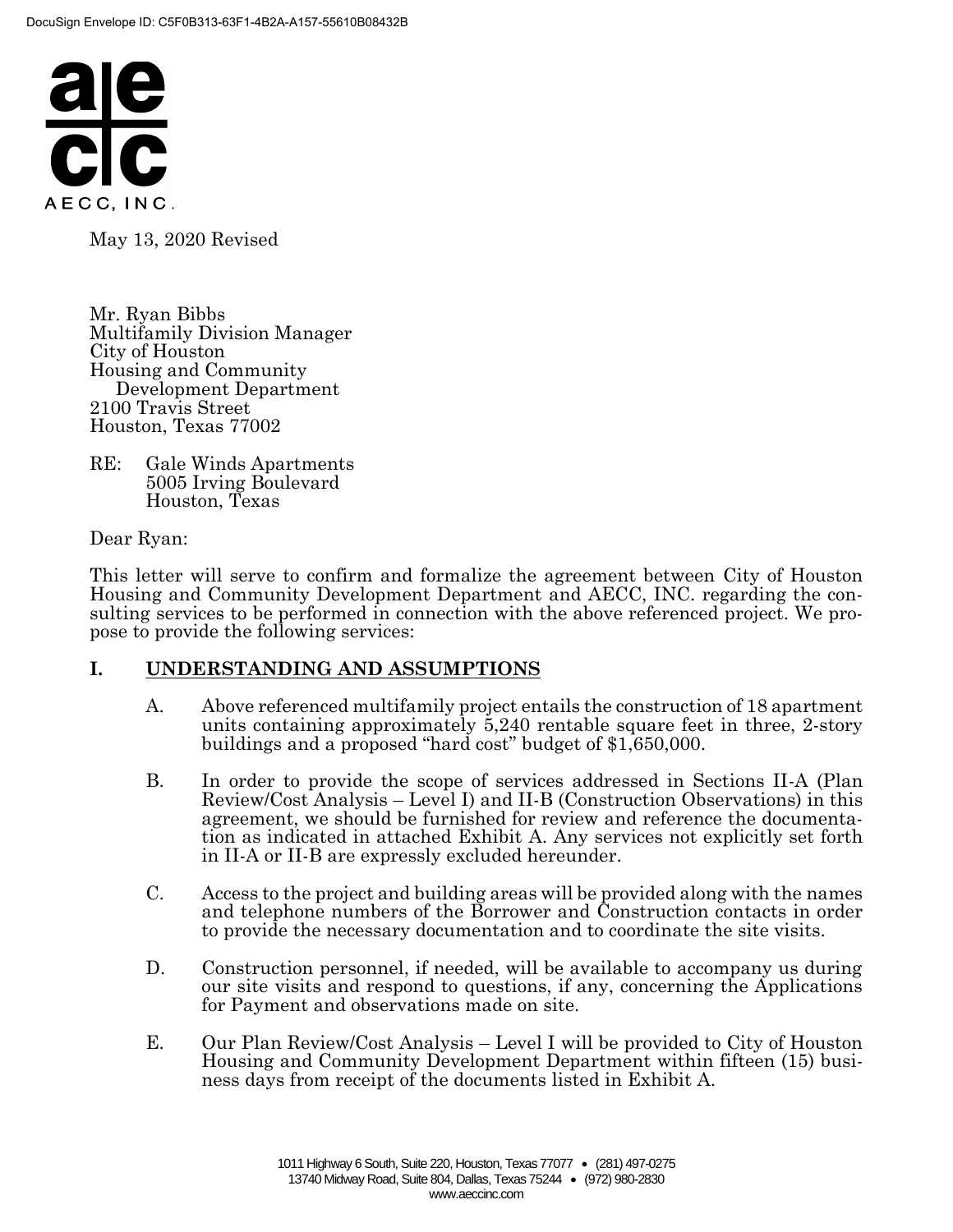> F. Our monthly reports will be provided to City of Houston Housing and Community Development Department within 4 to 5 business days from receipt of the General Contractor's Application, subject to receipt of documentation necessary to substantiate the request for payment (i.e., executed change orders, invoices for stored materials, etc.).

## **II. SCOPE OF WORK**

#### A. PLAN REVIEW/COST ANALYSIS – LEVEL I

Review and become familiar with the available plans and specifications requested in the document checklist. In general, this will consist of inventorying the documents furnished, a check for the applicable design professional's seals and signatures and, solely as the representative of City of Houston Housing and Community Development Department, addressing the following:

- 1. The report will provide a description of the proposed project, including the site layout, site improvements, and site amenities. We will also include a description of the proposed building components and finishes including structural and roofing systems, the exterior envelope and interior finishes. The report will also describe the mechanical, electrical, and plumbing systems, as well as the life safety systems and handicap accessibility.
- 2. We will review and provide comments on the Geotechnical Report, environmental studies, zoning approvals, the project schedule and utility availability letters furnished to us. We will examine any surveys provided and note any objectionable features.
- 3. We will review the "hard" costs of the project by performing a comparative cost analysis stating whether these anticipated costs are reasonably adequate to construct and complete the project in conformance with the plans and specifications furnished, and comment on the appropriateness of the Contingency allocation. A line item cost comparison of the construction budget will be included as part of the review.
- 4. We will review the Owner/Contractor Agreement and associated exhibits commenting on the contract type, retainage requirements, conflicts with the approved budget, and note any other objectionable features.
- 5. We will comment on any unusually good or unusually poor design features, quality and suitability of materials, as well as on how the design compares with similar type projects in terms of standard architectural and engineering practices. We will provide a list of outstanding construction documents that were requested, but not received, and a list of items that we feel requires further clarification.
- 6. We will advise City of Houston Housing and Community Development Department of any recommended changes to the plans and specifica-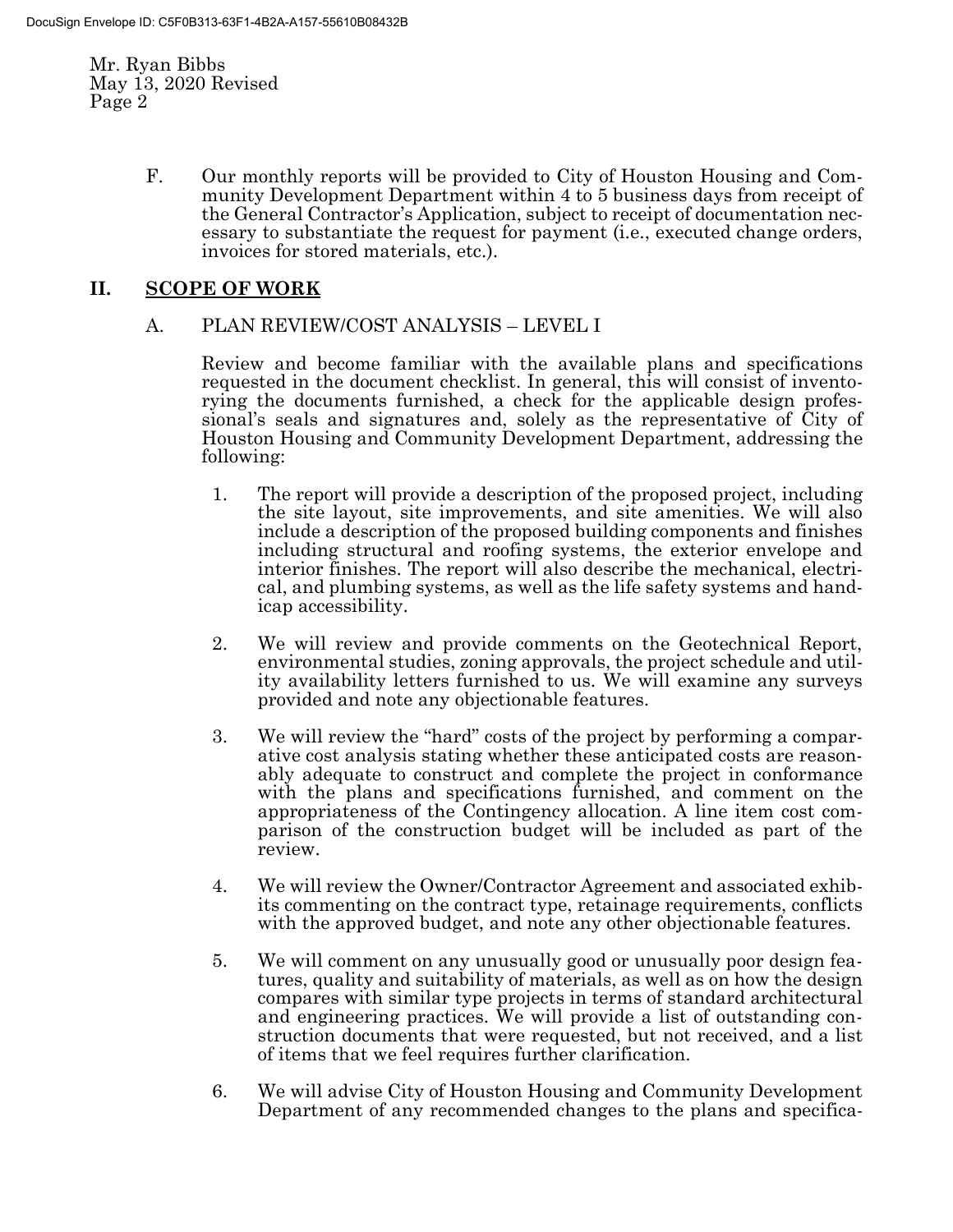> tions, and comment upon significant omissions and overall coordination among the trades.

## B. CONSTRUCTION OBSERVATIONS

AECC, INC. shall visit the job site once a month or more frequently if agreed to in writing by City of Houston Housing and Community Development Department and AECC, INC. and perform the following in conjunction with each visit:

- 1. Endeavor to keep City of Houston Housing and Community Development Department informed as to the quality of workmanship and the overall progress of construction based on our monthly site visits and provide written comments on job progress.
- 2. Notify City of Houston Housing and Community Development Department immediately of any delays in the progress of construction and whether construction is proceeding in general conformance with the construction schedule.
- 3. Estimate the overall percentage of completion.
- 4. Review the requests for payment from General Contractor, determine if amounts therein stated have been earned, and make recommendations for payment or withholding monies, and evaluate if the balance to complete as shown on the Request for Payment represents, on a percentage of completion basis, the estimate of the cost to complete the project.
- 5. Review the retainage amount and percentage indicated on the request for payment and comment regarding compliance to Contract provisions.
- 6. Analyze stored materials and disclose the amount of any stored materials and whether or not stored materials have been included in any request for advance. Address if materials are adequately stored and protected on-site.
- 7. Monitor and report to City of Houston Housing and Community Development Department results of quality control tests furnished to ensure compliance with design criteria.
- 8. Review and evaluate all change orders furnished commenting on their cost and effect on the project.
- 9. Comment on the quality of work in place and whether construction is progressing in general accordance with the plans and specifications furnished.
- 10. Comment on receipt of Unconditional and Conditional Lien Waivers submitted by the Primary or General Contractor.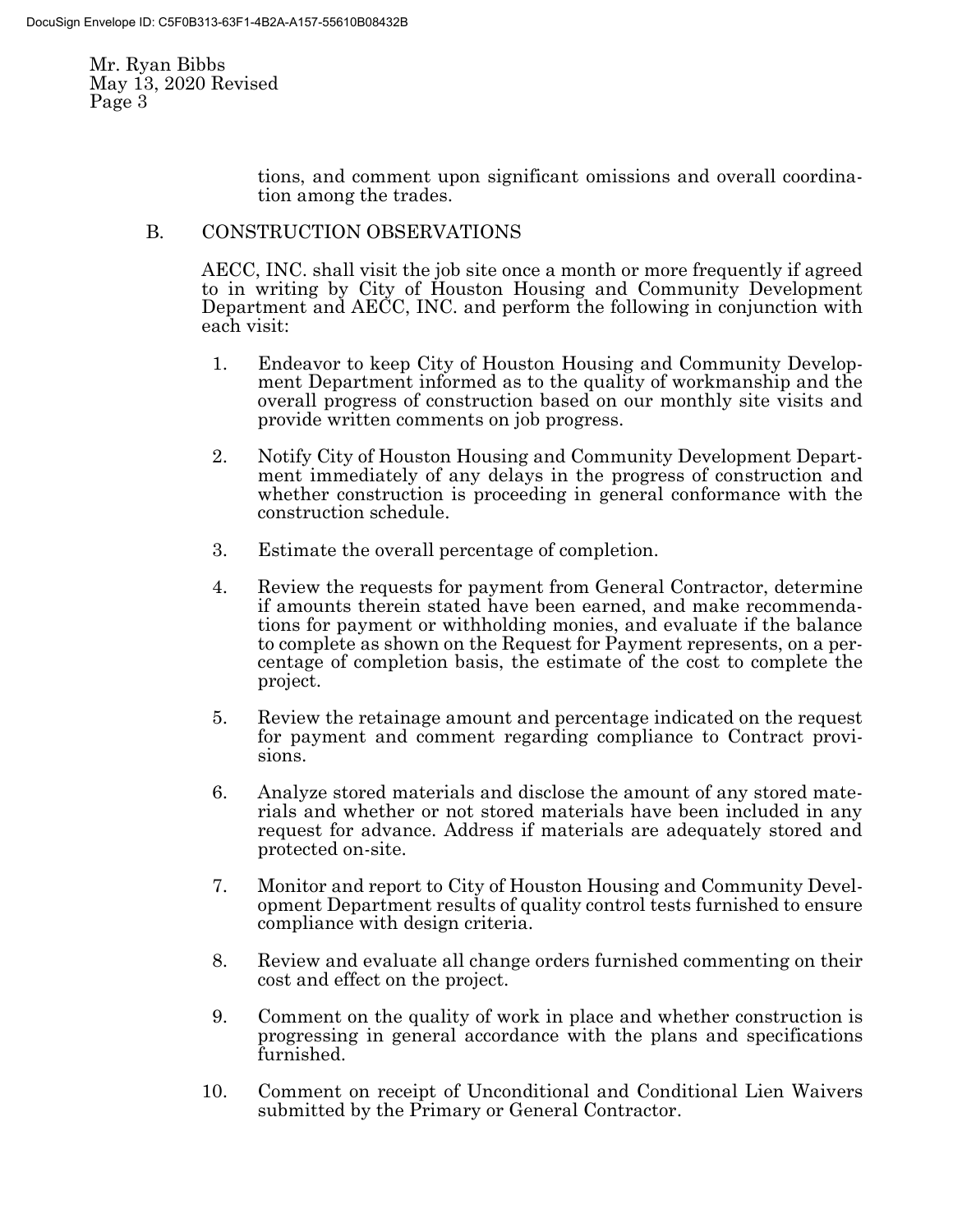- 11. Submit an electronic report (pdf) to City of Houston Housing and Community Development Department, including photographs, covering the above items.
- 12. Without limiting any of the other provisions hereof, Consultant shall be available as often as reasonably necessary to advise and discuss with City of Houston Housing and Community Development Department the progress of construction and the adequacy of construction funds.

## **III. LIMITATIONS**

- A. AECC's scope of work does not include a check of the design professionals' computations, specifications, or design criteria nor is it intended that our firm assume design responsibility.
- B. We will not perform any destructive testing, disassembly or removal of building components, testing of in-place mechanical or electrical equipment or systems, asbestos, environmental or hazardous waste studies, evaluations or recommendations, energy evaluations, professional services typically rendered by others, i.e. Attorneys, Accountants, Design Architects and Engineers, or others engaged to provide services on this project.
- C. No warranties or guarantees, implied or expressed, are given on the buildings or their components, nor are we an insurer or guarantor on any aspect of this project, but our report reflects our reasonable judgment and observations at the time of our visits. AECC, INC. specifically disclaims any and all warranties, including, but not limited to the implied warranties of fitness for a particular purpose.
- D. It is agreed that our scope of services will begin at the commencement of construction, unless specifically directed otherwise by City of Houston Housing and Community Development Department. Additional charges to the monthly fee will be billed as additional services for reviewing previous equity draw amounts, previous testing, etc., if our services begin after construction commencement. Prior to our involvement (or during equity requirements), it is understood that AECC, INC. is unable to comment on quality or compliance to contract documents and industry standards, and is unable to verify, except in a general overview, the previous costs to date relative to progress and work performed. Further, our scope of services will automatically terminate upon final completion of the project.
- E. This work will be performed based on the understanding that these services are for the sole and exclusive benefit of City of Houston Housing and Community Development Department. AECC, INC. shall have no responsibility to any third party including, but not limited to, the Borrower, Contractor, Architect, Engineer or others retained by the Borrower or any of the aforementioned nor shall we have any liability for the acts or omission of any of them, their agents or employees. AECC, INC., will perform its scope of services in a manner consistent with that degree of skill and care ordinarily exercised by similar construction consultants performing similar services in the same locality, at the same site, at the same time, and under the same or similar circumstances and conditions. AECC, INC. will not be responsible for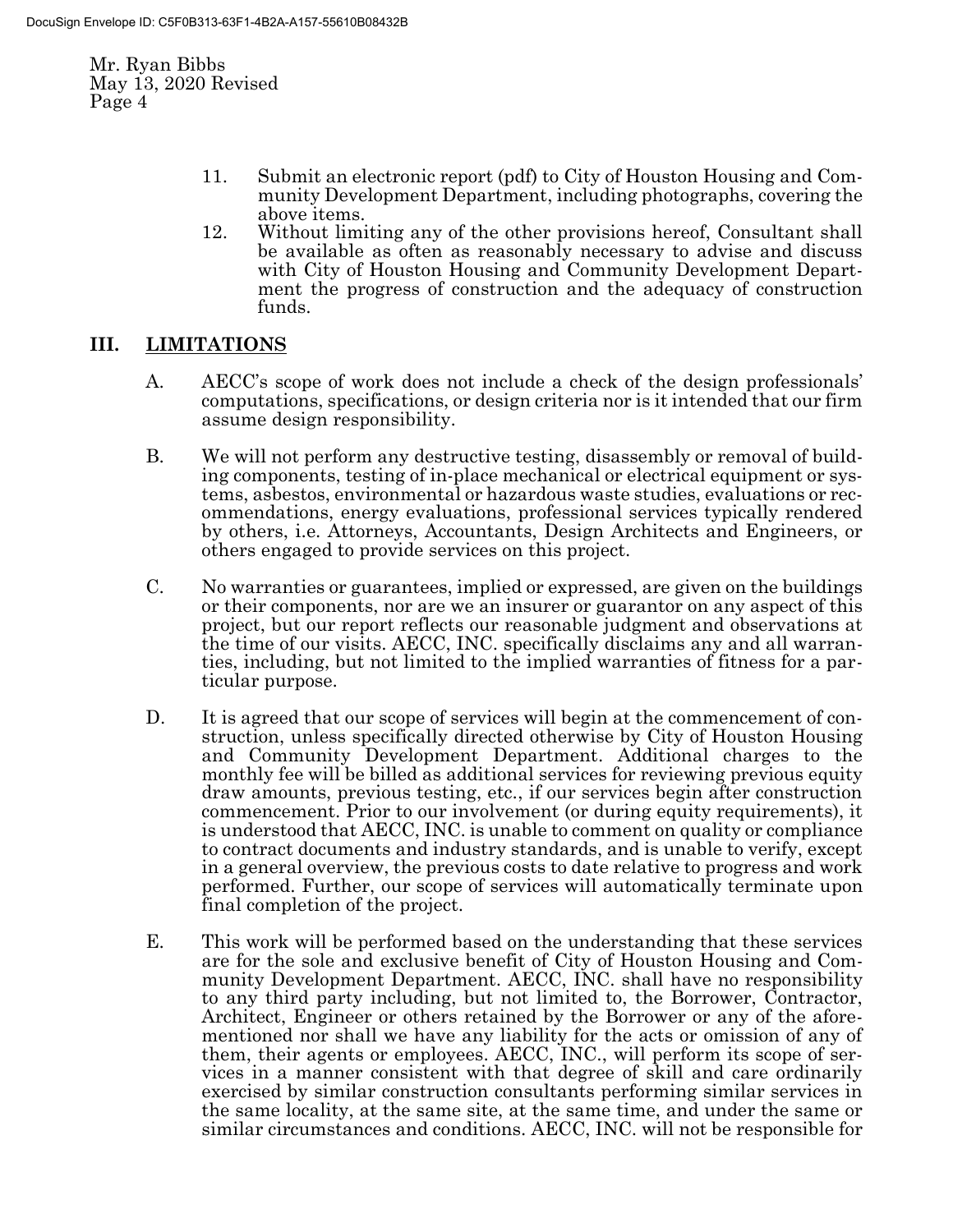> and will not have control or charge of construction means, measures, methods, techniques, scheduling, procedures, or safety precautions, OSHA regulations and programs in connection with the Work, and will not be responsible for the Contractor's failure to carry out the Work in accordance with the Contract Documents. AECC, INC. will not provide supervision, construction management, or interpret the drawings, but shall function as an independent observer and shall monitor progress and shall have no authority to reject any work. The services provided hereunder are subject to the terms and conditions attached as Exhibit B.

## **IV. COMPENSATION**

Our fee for providing the services outlined in Section II-A (Plan Review/Cost Analysis – Level I) will be \$2,650. Our fee for providing the services outlined in Section II-B (Construction Observations) will be \$700 per monthly pay request plus mileage expenses. **All payments are due upon receipt of our invoice**. Costs associated with printing electronic documents sent to us for the draw requests/document review will be considered additional charges to the monthly fee. Avenue Gale Winds LLC agrees to guarantee payment for these services. Billings will be made as the work progresses. Services other than those contemplated herein, including additional conferences or additional visits to the project, will be billed at a rate of \$195 per hour plus expenses. Services, if approved by you, for outside Consultants, Specialists, Engineers, testing laboratories, etc., are not included.

If this proposal meets with your approval, please sign and return a complete copy, via email. This proposal is good for thirty (30) days from this date and this agreement may be terminated by either party upon ten (10) days written notice. **Mr. Scott Sawyer, PE [\(scotts@aeccinc.com](mailto:scotts@aeccinc.com) - 832-300-1972)** of our office will have overall responsibility for this project and if you have any questions, please do not hesitate to give me a call.

Sincerely,

 ${\rm AECC}$ 

Jason Matthews Executive Vice President

JM/

Attachments

cc: Mr. Michael Firenza / City of Houston HCDD Mr. Paul Yindeemark / City of Houston HCDD DocuSigned by:

 $\text{ACCEPTED BY:}$   $\left\{\text{Kyan Hilbs}\right\}$ City of Houston - HCDD by Ryan Bibbs Multifamily Division Manager 5/17/2020

DATE: \_\_\_\_\_\_\_\_\_\_\_\_\_\_\_\_\_\_\_\_\_\_\_\_\_\_\_\_\_\_\_\_\_\_\_\_\_\_\_\_\_\_\_\_\_\_\_\_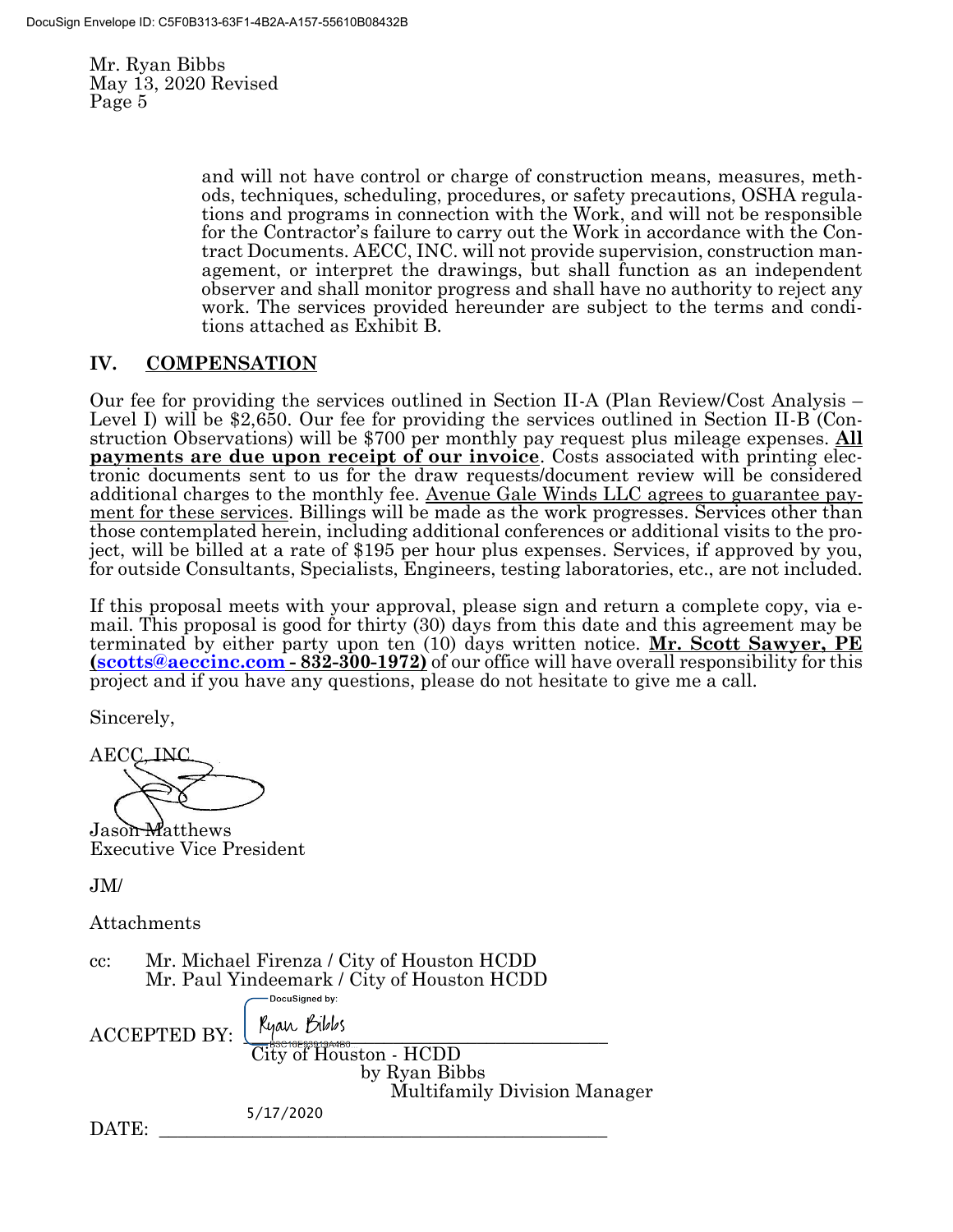# **EXHIBIT A**

## **MULTIFAMILY PROJECT DOCUMENT CHECKLIST FOR A PLAN REVIEW/COST ANALYSIS – LEVEL I**

# **Please provide HARD AND ELECTRONIC COPIES of these documents.**

- 1. One Complete and Sealed copy of the following plans marked "FOR CONSTRUCTION" (Minimum size 18" x 24").
	- a. Civil Engineering Drawings including Surveys, Plats, Site Plan, Grading, Utilities, and all Site Improvements
	- b. Architectural Plans
	- c. Foundation/Structural Plans
	- d. Plumbing Plans
	- e. HVAC Plans
	- f. Electrical Plans
	- g. Landscape and Irrigation Plans
	- h. Retaining Wall, Pool, Entry Access System, Post Tension Shop Drawings (as available).
- 2. Bound Complete Project Specifications Manual.

## **These documents may be provided in hard copy or electronically. ELEC-TRONIC COPIES preferred.**

- 3. List of Principal (Professional and Construction) Personnel indicating their Responsibility for Construction, Addresses and Phone Numbers (this may be on the design drawings).
- 4. Soils Investigation/Soils Engineer's Report.
- 5. Certified Site Survey including Flood Hazard Designation.
- 6. Zoning information Approvals, Variances, other Zoning Actions, or Letter from Local Authority.
- 7. Approved Permits including Demolition, Clearing, Storm Water Discharge, Foundation, Building, and Sprinkler, etc.
- 8. Developer Project Costs Developer Budget/Schedule of Values including Hard Costs, Soft Costs, and Total Project Cost.
- 9. General Contractor Hard Costs General Contractor's Detailed Budget/Schedule of Values including Itemized Cost Breakdown of Total Contract Sum or Guaranteed Maximum Price with FEE and GENERAL CONDITIONS as Separate Line Items.
- 10. General Construction Contract/Agreement, with All Exhibits.
- 11. Anticipated Project Construction Schedule.
- 12. Architectural/Engineering Professional Agreements to determine if Contract Administration is part of contracted services.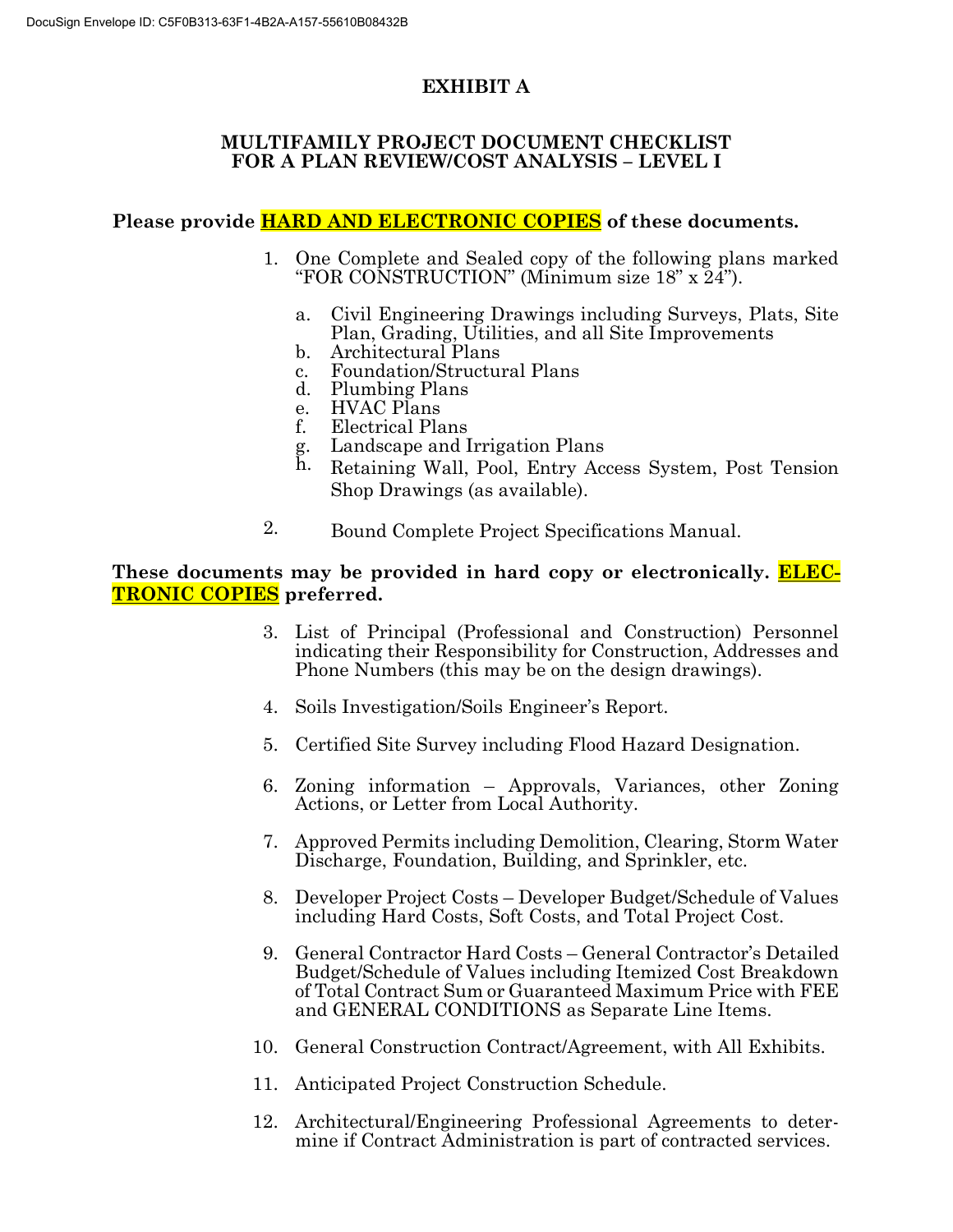- 13. Letters from Utility Authorities for Availability of Adequate Water, Gas, Storm and Sanitary Sewers, Electrical and Telephone Services.
- **During Construction** 14. Copies of all Inspection Reports made by the Design Architect of Record, Structural Engineer of Record, etc.
- **During Construction** 15. Copies of all Construction Testing Reports from the Testing Laboratory including Soils, Compaction Density, Concrete, Concrete Placement, Reinforcing Steel, and Bolting.
- **During Construction** 16. Approval of overall structural compliance from the Structural Engineer of Record and approval of truss installation by the Truss Engineer (or truss manufacturer) or Structural Engineer.
	- 17. Professional Site Environmental Assessment Report (along with Recommendations for Remedial Action, if any).
	- 18. Seismic Study, if in applicable Zone.
	- 19. Architect's and Civil Engineer's Certification in regard to ADA Legislation and Evidence of State/Local Submittal or Approval.
	- 20. Architect's Certification in regard to Federal Fair Housing.
	- 21. Architect's Supplemental Instructions and Addenda, if any.